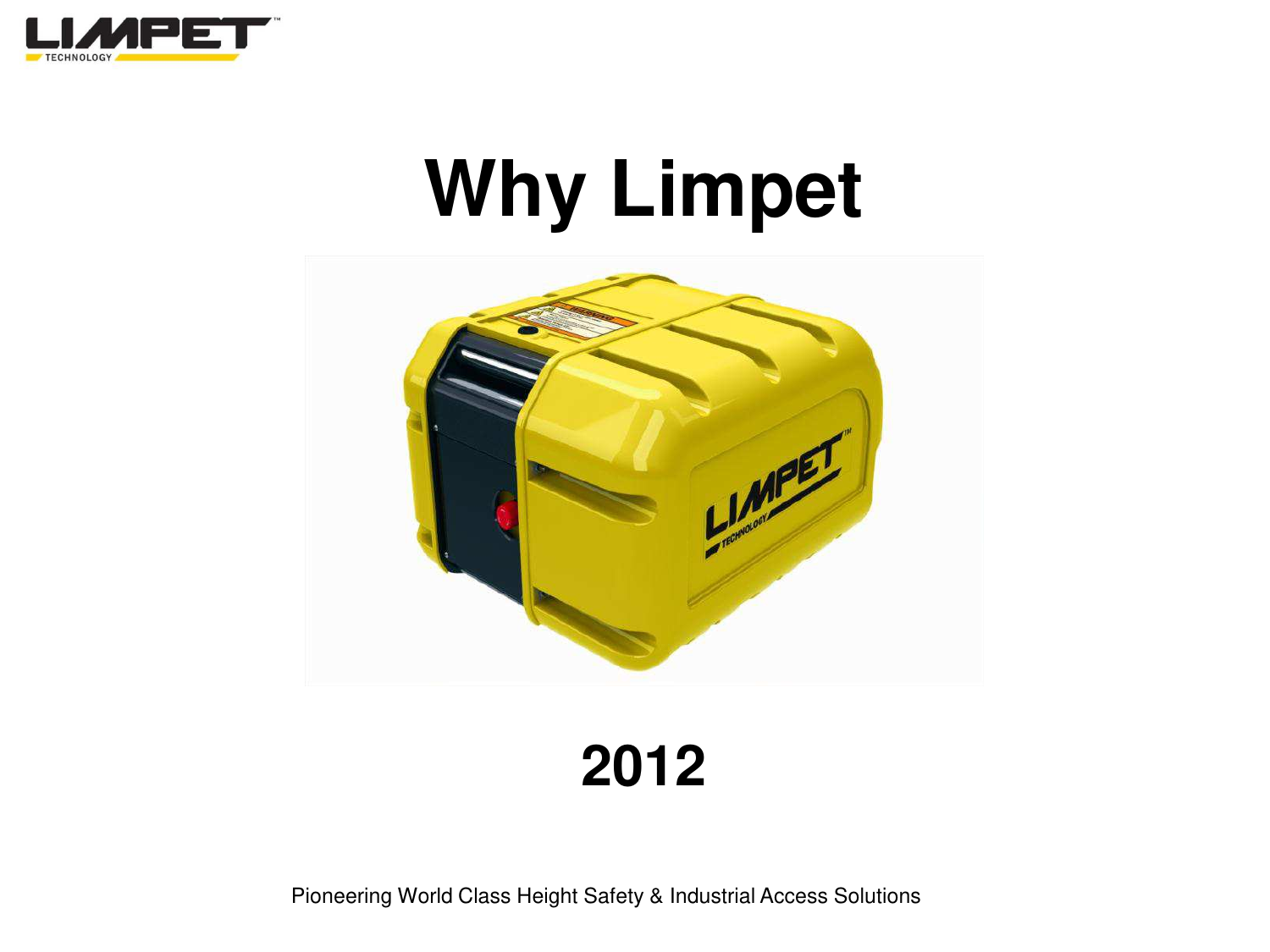

### Pioneering Height Safety & Industrial Access





### **The Yellow Box…a revolution in height safety and access**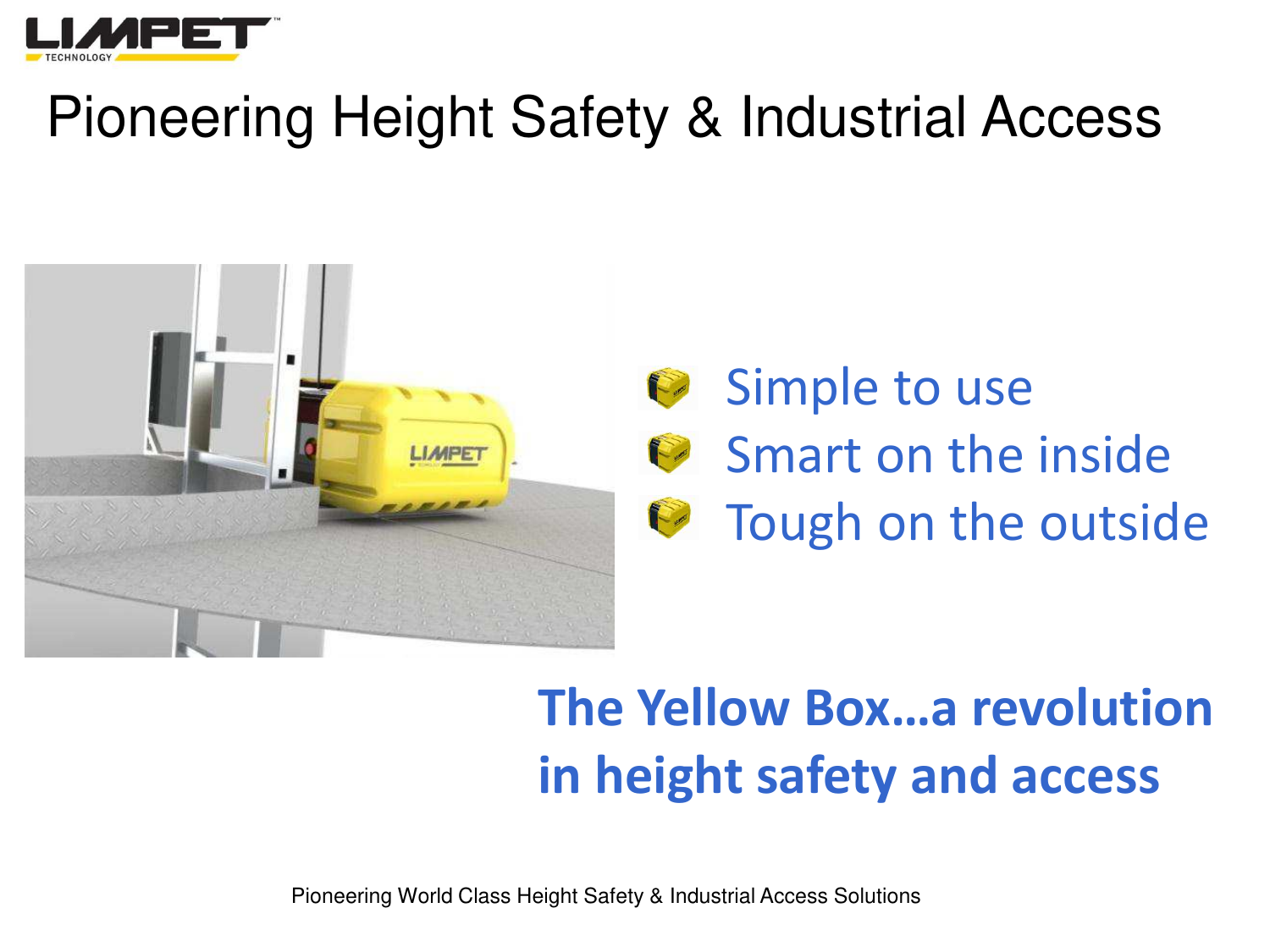

# Mult-function Limpet® is SAFER



**SUSPENDED ACCESS** 

**ASSISTED CLIMBING** 

**FALL PREVENTION** 

EVACUATION

RESCUE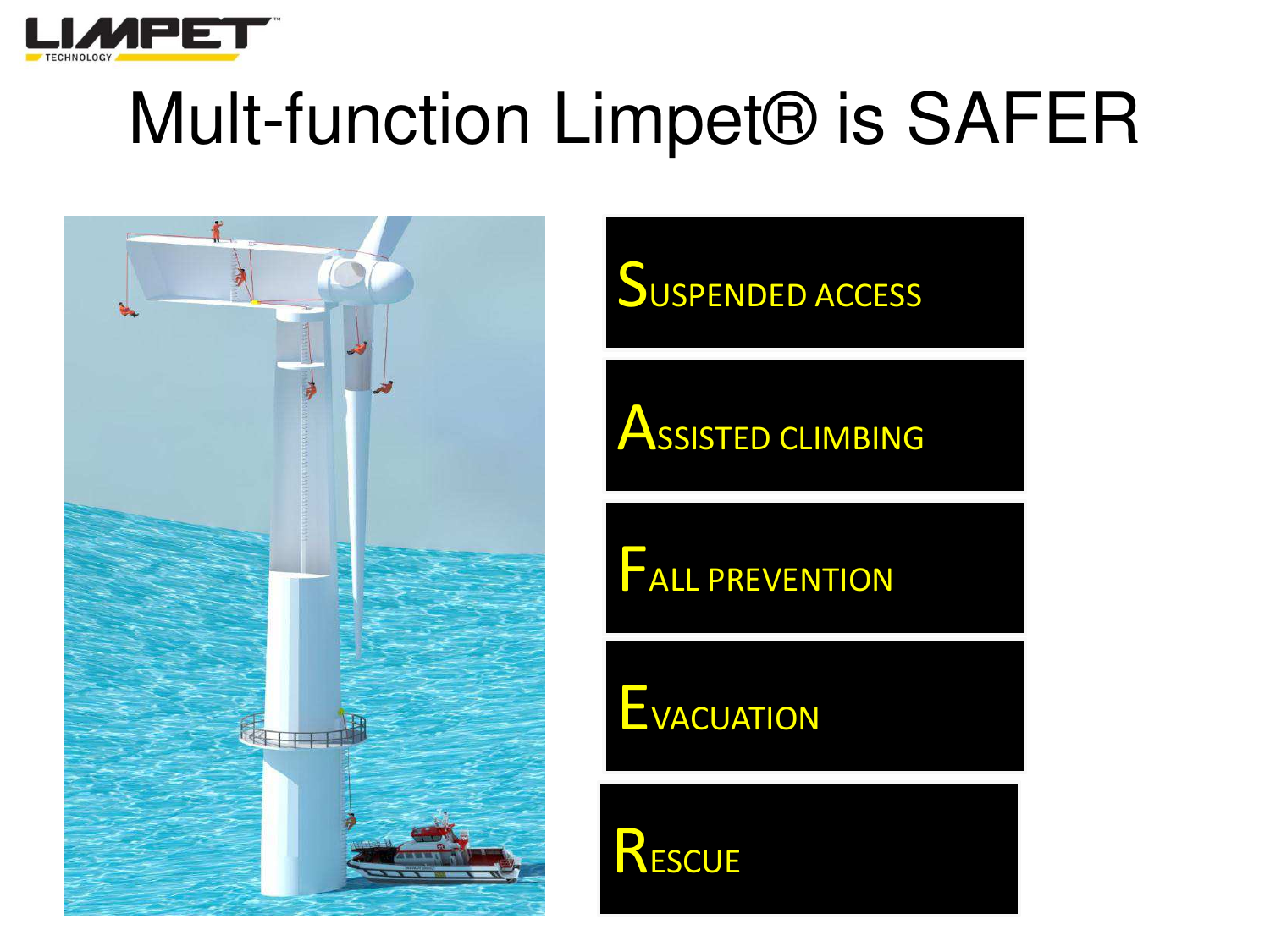

### Limpet® intelligence revolutionises assisted climbing





Limpet weighs climber + equipment and automatically applies 90% assistance



Intelligent auto-belay; takes in and pays out line = instant arrest if user falls



 $\mathbb{Z}$  Integrated rescue & evacuation

#### **LIMPET CLIMB ASSIST SYSTEMS**





Level of climb assist manually selected from 2 or 3 options. Max 55kg

• No integrated fall arrest



• No rescue or evacuation functions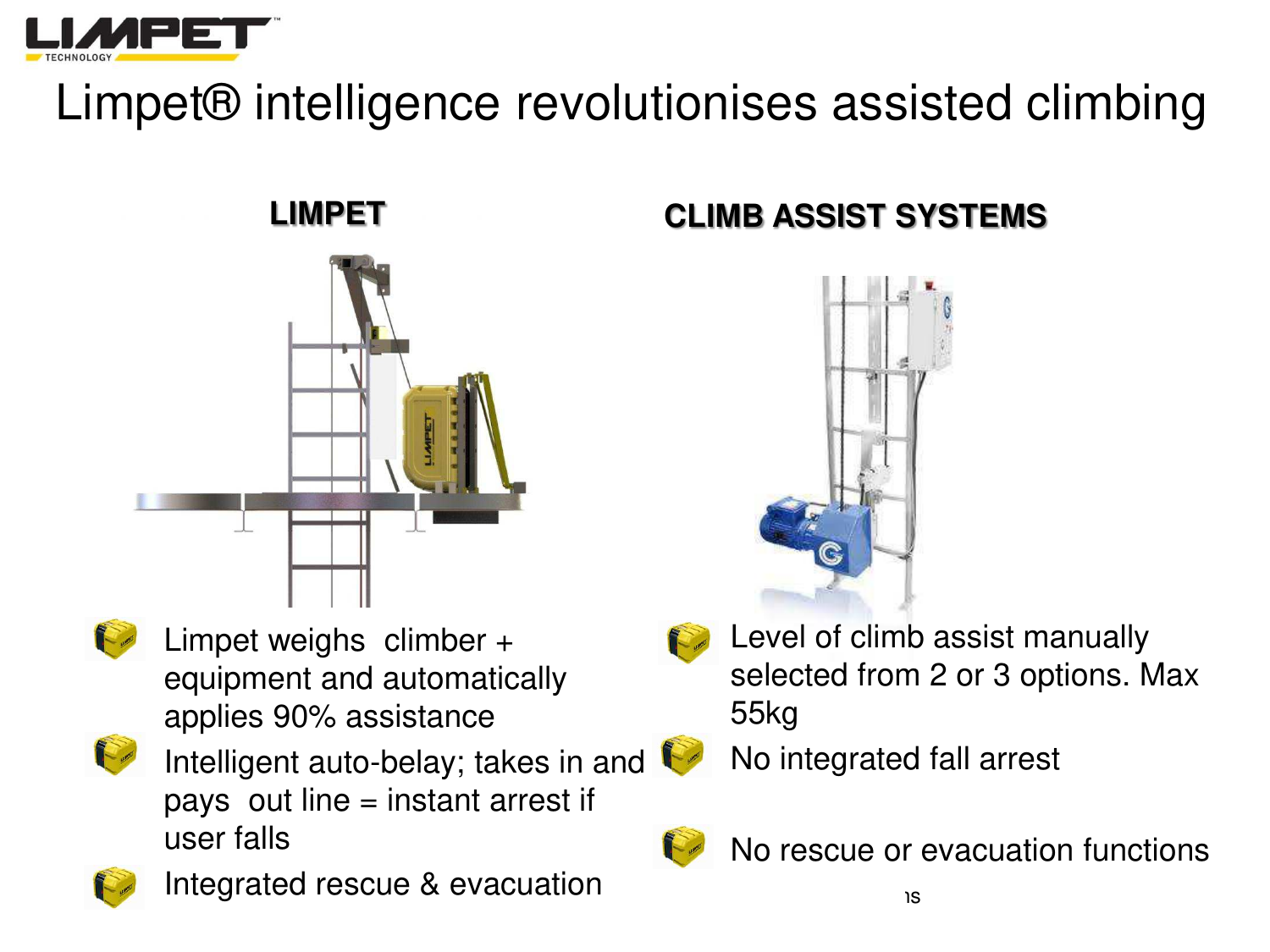

### $Limpet@ = best$  climb assist by far

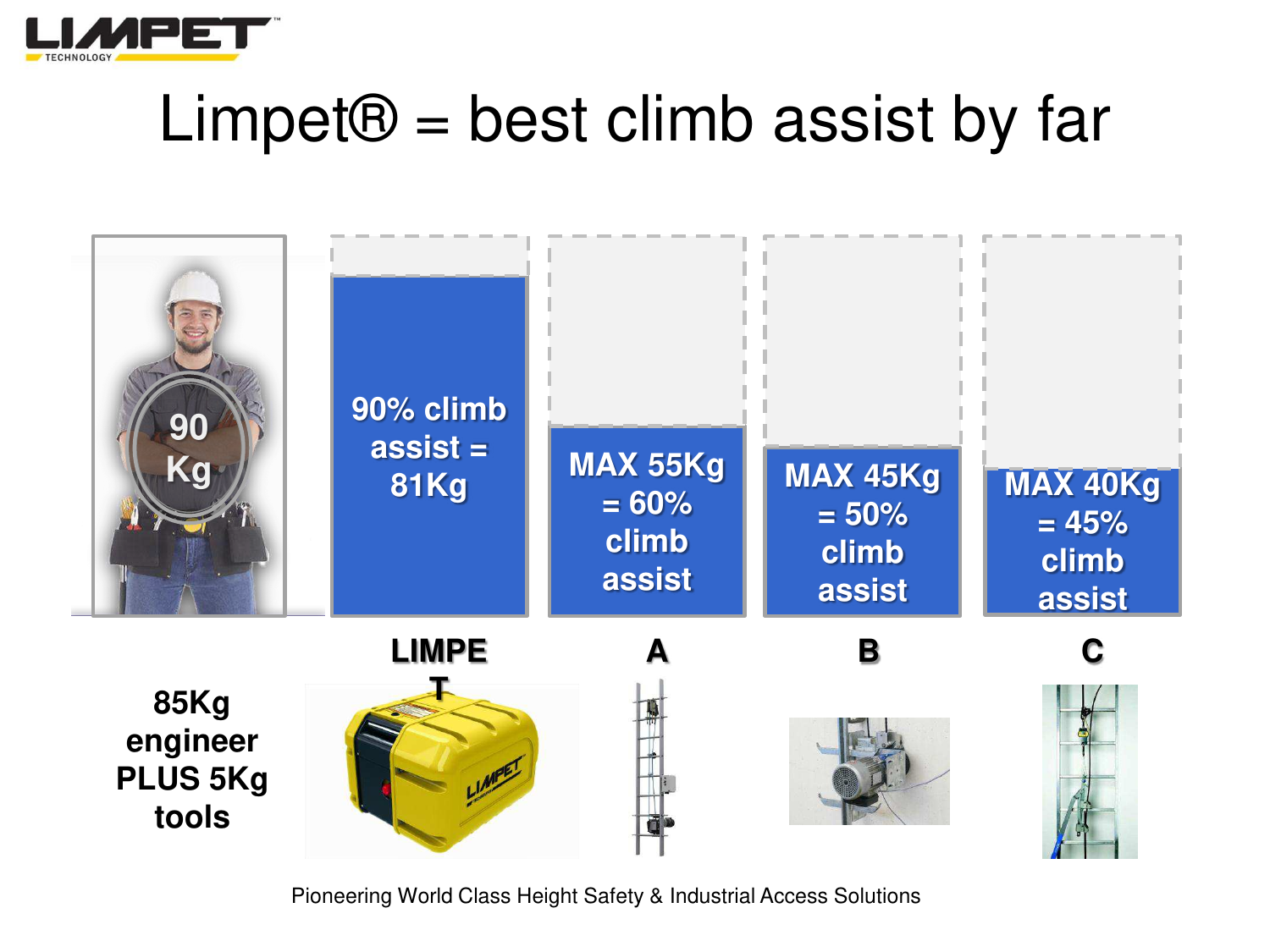

### Limpet $\Theta$  90% climb assist = more productivity **Maintenance tasks completed faster with Limpet®**

#### **No. of Turbine Ascents by Technician During Shift**



• Using Limpet at 90% climb assist could improve this by 100%+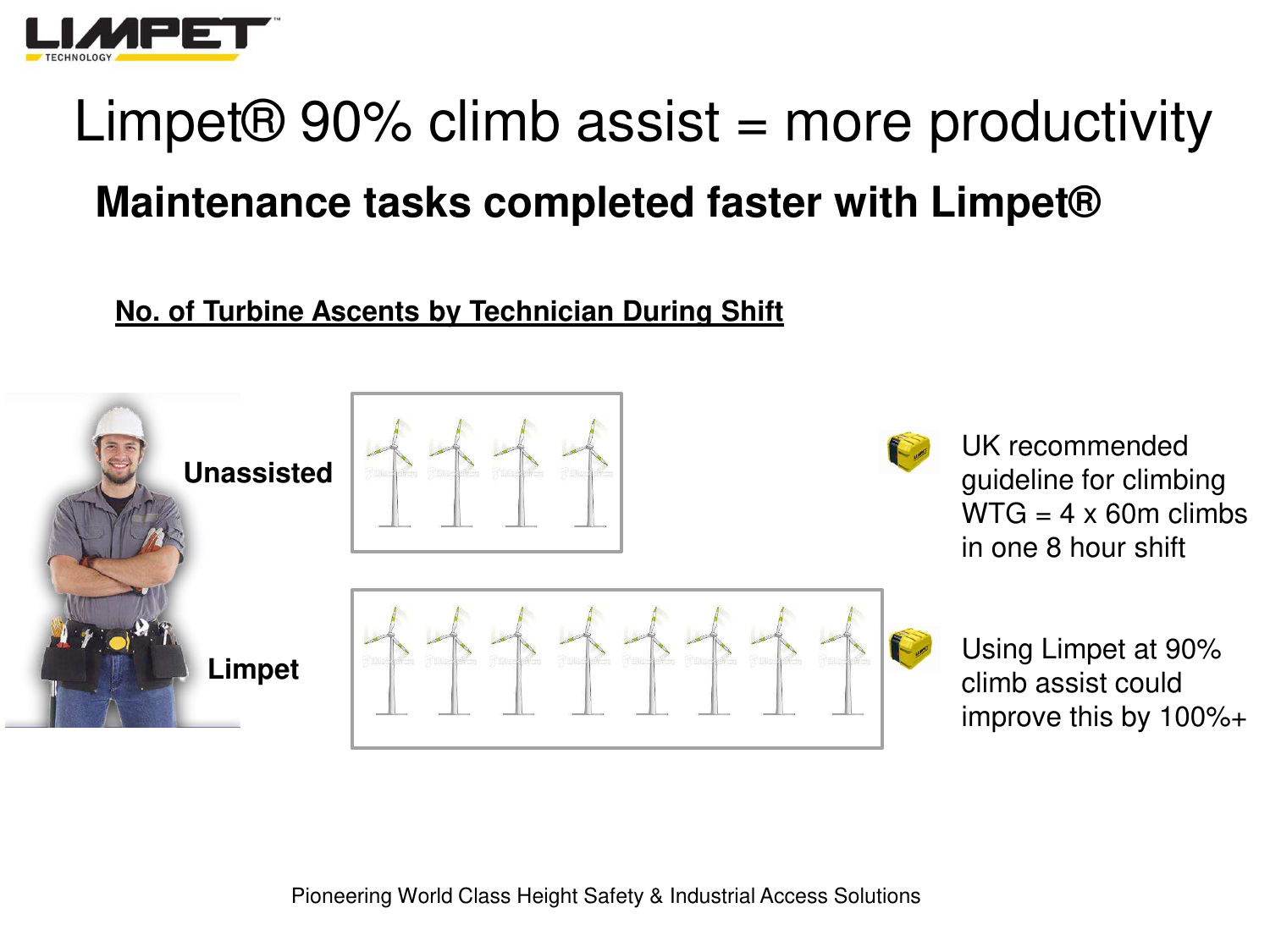

### Limpet $\Theta$  90% climb assist = more WTG availability

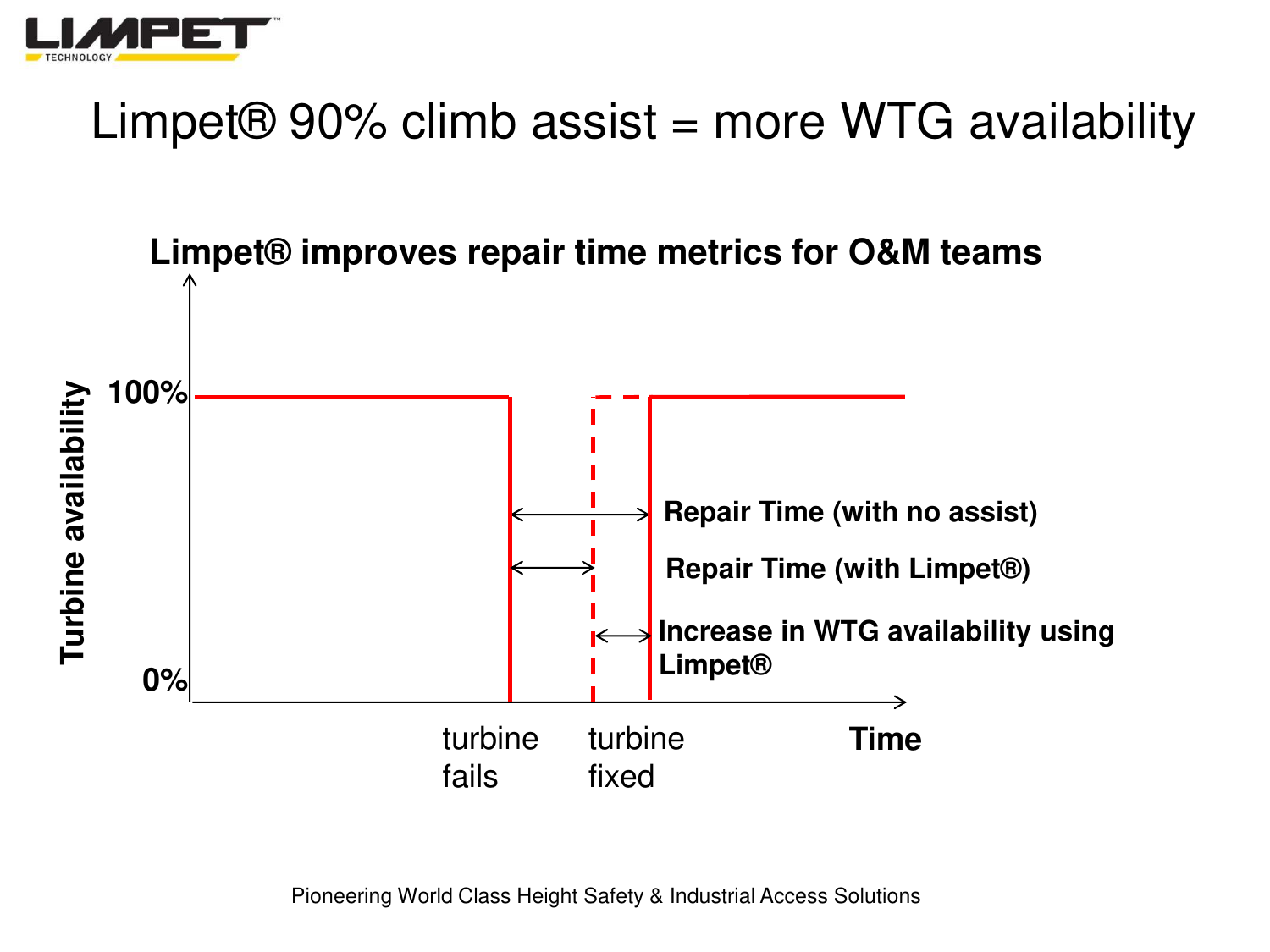

# O&M engineers vote for Limpet<sup>®</sup>

**Testimonials from maintenance engineers in the field confirms that using Limpet® gets problems fixed faster** 

> *A fault appeared later on in the day, when a number of turbine climbs had already been made. Limpet enabled us to climb the turbine to establish the cause of the fault, return for parts, climb again to fit the parts, etc. In all, at least 6 climbs and descents were made in a short space of time, whereas before we would have left it to another day.*



*In the normal course of events, it would have taken a couple of days (to fix), and we would have got pretty fed up with it... you're tired, you're cold, it's getting late at night, you just think: Oh, to hell with it… but if you are quicker at doing it (with a Limpet) you'll get it fixed quicker anyway…*

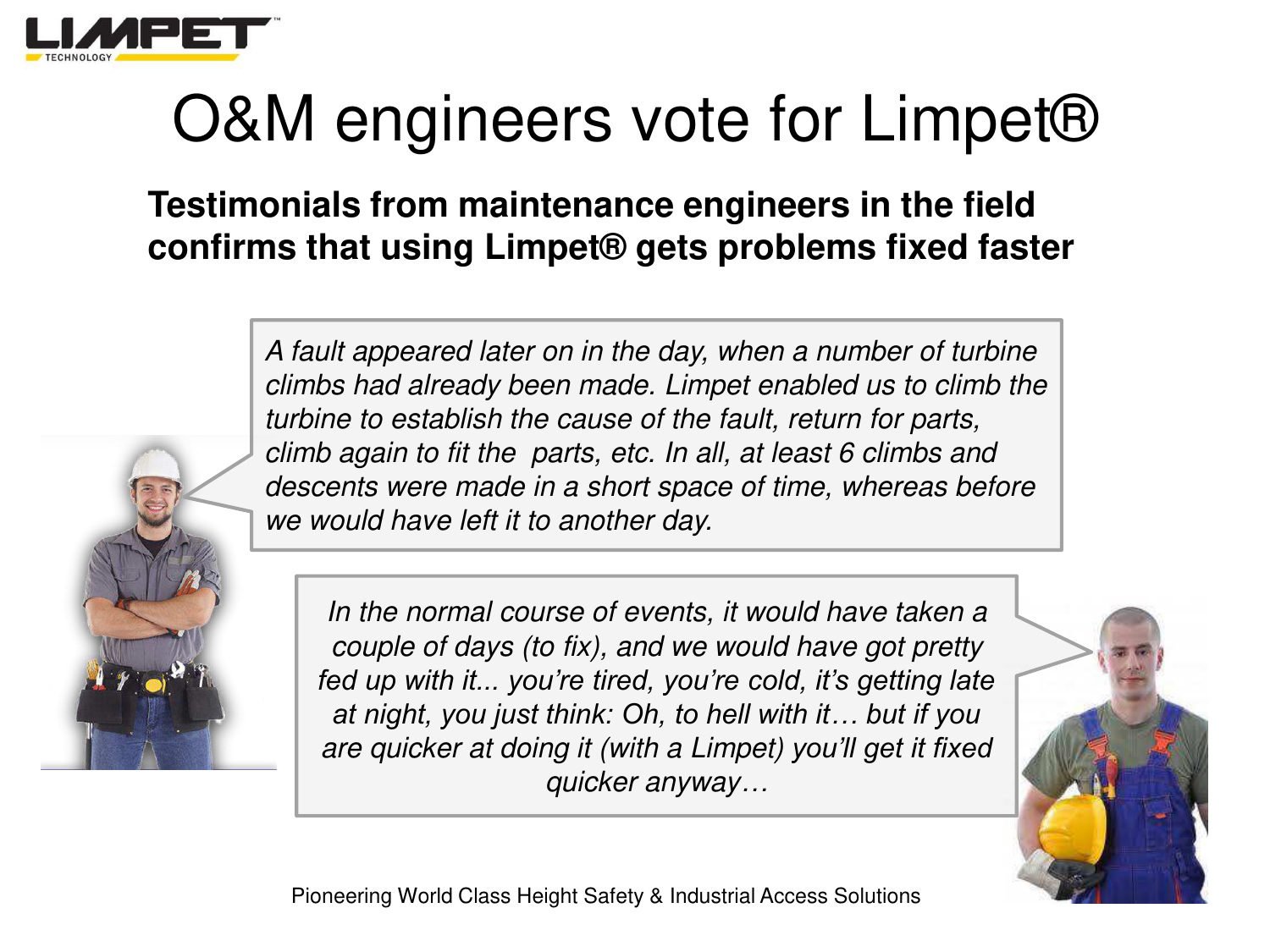

# $Limpet@ = integrated fall arrest$





Limpet ® Proactive Fall Prevention<sup>™</sup>, Constant upward tension =  $falls < 1cm$ and arrest forces <3kN



Integral fall arrest. No compatibility problems with climb assist systems



Alternative systems can allow significant drops & need repair/replacement after use.

http://www.youtube.com/watch?v=8x6IW8nyqZw

\*The "70kg dummy. Climb" results for Limpet was 0mm so it does not display on the graph.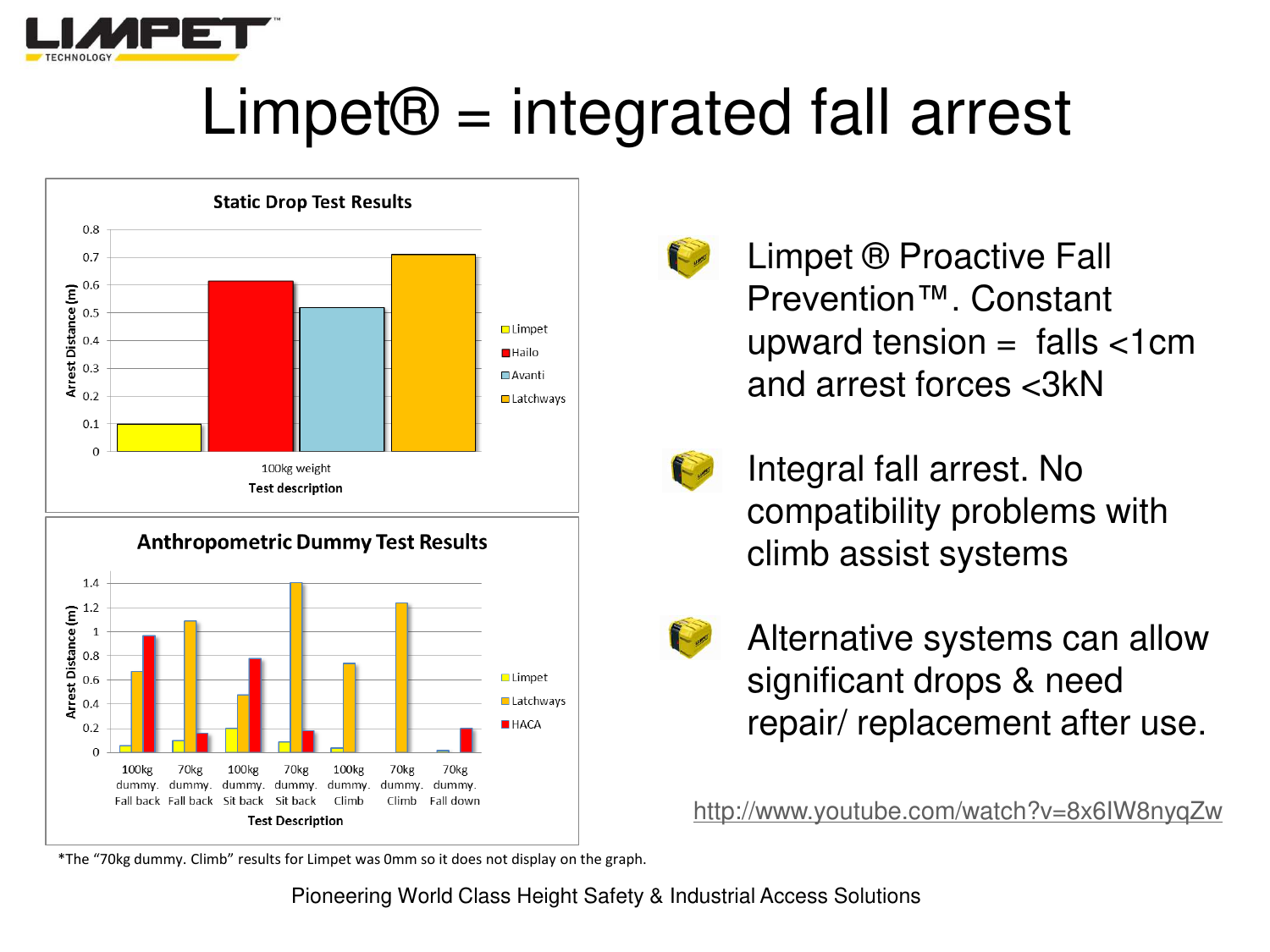

### Limpet® = integrated rescue & evacuation



• Current systems for nacelle ladder rescue take 40 mins to evacuate casualty

• Limpet® allows casualties to be evacuated in 4 mins



• Remote rescue via wireless control unit

- 
- The Limpet<sup>®</sup> time advantage in a rescue situation can be seen online at:

<http://www.youtube.com/watch?v=a61etVVAXjc>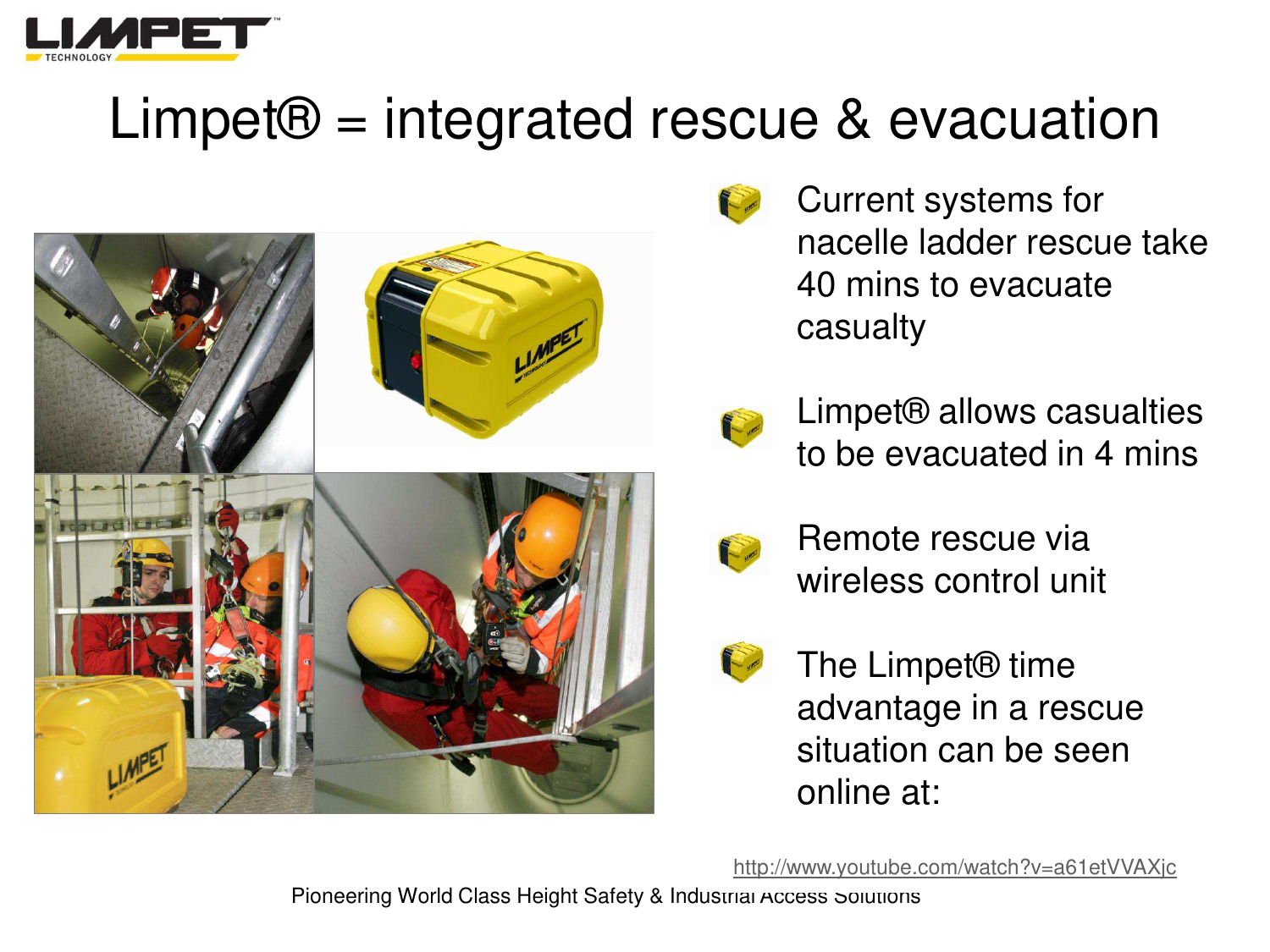

# **Limpet®: "An Engineering Marvel!"**

*"It (Limpet) is an engineering marvel! I was able to activate the climb assist with both hands and feet still on the ladder rungs. The system took nearly all of my body weight (90%) and it was a dream to climb. To test the fall arrest mode, I slumped and let go and was stopped in less than a half inch. I could stay connected and work in an area without interference from the Limpet line."*

#### **Mike Parnell, President, ITI – Field Services (Dec 2011)**